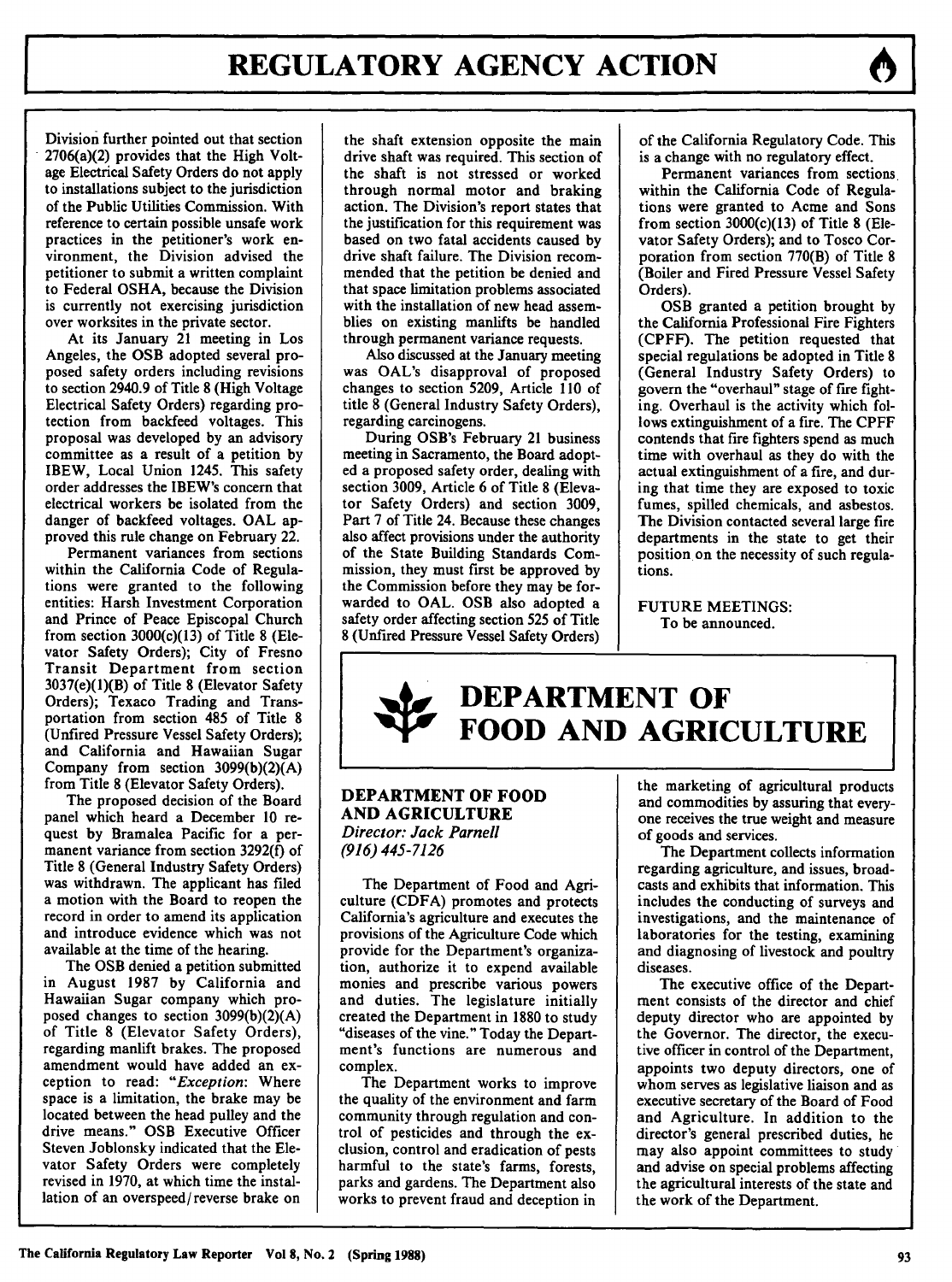The executive office oversees the activities of seven operating divisions:

**1.** Division of Animal Industry-Provides inspections to assure that meat and dairy products are safe, wholesome and properly labeled and helps protect cattle producers from losses from theft and straying;

2. Division of Plant Industry-Protects home gardens, farms, forests, parks and other outdoor areas from the introduction and spread of harmful plant, weed and vertebrate pests;

**3.** Division of Inspection Services-Provides consumer protection and industry grading services on a wide range of agricultural commodities;

4. Division of Marketing Services-Produces crop and livestock reports, forecasts of production and market news information and other marketing services for agricultural producers, handlers and consumers; oversees the operation of marketing orders and administers the state's milk marketing program;

**5.** Division of Pest Management-Regulates the registration, sale and use of pesticides and works with growers, the University of California, county agricultural commissioners, state, federal and local departments of health, the United States Environmental Protection Agency and the pesticide industry;

**6.** Division of Measurement Standards-Oversees and coordinates the accuracy of weighing and measuring goods and services; and

**7.** Division of Fairs and Expositions-Assists the state's **80** district, county and citrus fairs in upgrading services and exhibits in response to the changing conditions of the state.

In addition, the executive office oversees the activities of the Division of Administrative Services, which includes Departmental Services, Financial Services, Personnel Management and Training and Development.

The Board of Food and Agriculture consists of the executive secretary, assistant executive secretary and 14 members who voluntarily represent different localities of the state. The Board inquires into the needs of the agricultural industry and the functions of the Department. It confers with and advises the Governor and the director as to how the Department can best serve the agricultural industry. In addition, it may make investigations, conduct hearings and prosecute actions concerning all matters and subjects under the jurisdiction of the Department.

At the local level, county agricultural commissioners are in charge of county departments of agriculture. County agricultural commissioners cooperate in the study and control of pests that may exist in their county. They provide public information concerning the work of the county department and the resources of their county, and make reports as to condition, acreage, production and value of the agricultural products in their county.

#### MAJOR **PROJECTS:**

*Proposition 65.* On February **16,** the state's Health and Welfare Agency issued regulations for implementing Proposition **65,** the Safe Drinking Water and Toxics Enforcement Act of **1986.** (For background information, see CRLR Vol. **7,** No. 2 (Spring **1987) p.** 84 and Vol. **7,** No. **1** (Winter **1987) p. 76.)**

Representatives of industry and environmentalists alike describe the regulations as taking a middle road between the two opposing interests. Harsher critics believe the regulations fail to implement the law.

As one example of a compromise position taken **by** the Agency, critics point to the interpretation of the Act's requirement for "clear and reasonable warnings." The warnings are required unless a substance poses "no significant threat" of cancer. The regulations define "significant threat" as that which causes one cancer per **100,000** people exposed. Environmentalists had urged the Agency to adopt a one-per-one-million standard, while business interests preferred a oneper-10,000 standard.

Another area of concern, and one which critics say will have to be resolved through litigation, is the adequacy of the prescribed warnings. Businesses are responding to the Act's requirements in a wide variety of ways; some are posting detailed notices while others post only general, generic warnings. The typical generic sign reads: "WARNING: Detectable amounts of chemicals known to the state to cause cancer, birth defects, or other reproductive harm may be found in and around this facility." (Health and Safety Code section 25249.6.) The regulations allow warnings to be given **by** a "system of signs, public advertising identifying the system, and toll-free information services"-so-called telephone "hotlines". These hotlines are drawing the most fire from environmentalists.

One such group, the National Resources Defense Council (NRDC), says the use of the hotline method rather than the labeling of individual products undermines the purpose of the law. NRDC believes that the hotlines can be successfully challenged as inadequate because the Act was intended to drive toxic products from the marketplace **by** warning consumers of their health risk at the time the consumer considers purchase. However, NRDC and other critics view the hotlines as providing information only after purchase, thereby negating the effect on the market for those products.

The regulations also temporarily exempt foods, drugs and cosmetics currently produced under existing federal and state standards. Even though these products may contain chemicals on the state's list of those which cause cancer or birth defects, producers need not warn of the health hazards as required under the Act. The exemptions are temporary to allow time for state studies on the individual toxic chemicals found in these products to determine whether a stricter standard is warranted.

As designated **by** the Governor, the Health and Welfare Agency is the lead agency for the implementation of Proposition **65.** The Governor is assisted in compiling the list of toxic chemicals required **by** the Act **by** a scientific advisory panel. Steve Book of the Agency serves as the panel's Executive Secretary, and is the Agency's "contact person" for information regarding Proposition **65.**

Proponents of Proposition **65** challenged the Governor's initial list of **29** toxic chemicals in Sacramento Superior Court, winning an injunction to prevent the Governor from excluding over **100** chemicals from the fist. (See CRLR Vol. **7,** No. **3** (Summer **1987) pp. 138-39** and Vol. **7,** No. 2 (Spring **1987) pp. 15-16** for background information.) The case was appealed and a decision is pending in the Third District Court of Appeal. The Governor's list now contains many of the chemicals which plaintiffs sought to include. **A** side issue in the appeal concerns the types of evidence relevant in determining the "legislative intent" of the initiative.

*Regulatory Action: Tributyltin.* In December **1987,** the Department adopted as emergency regulations a restriction on the sale and use of "antifouling paints and coating containing tributyltin" (TBT). The regulations add these products to the CDFA's list of restricted materials, exempt them from use permits requirements, limit their permissible uses, and restrict applicators and dealers in the materials.

On February **1,** the Office of Administrative Law **(OAL)** disapproved the Department's regulatory action on TBT for failure to comply with the clarity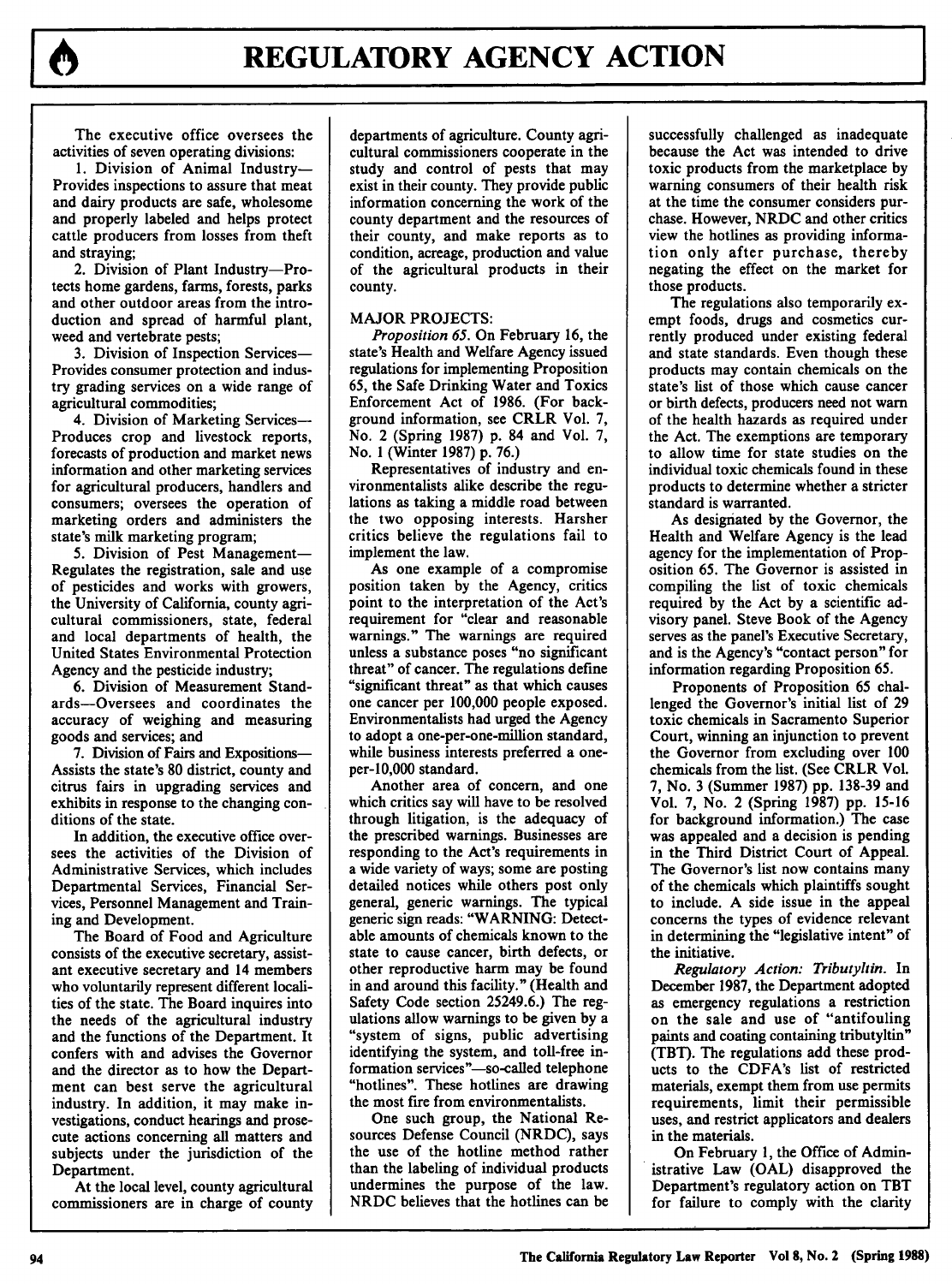and consistency standards of the Administrative Procedure Act; failure to summarize and respond to public comments; and because required documents in the review file were inadequate.

Specifically as to the clarity and consistency standards, the emergency regulations prohibit the sale of "antifouling paints or coatings containing tributyltin" except to certified commercial applicators. However, **OAL** found that the regulations fail to explain what a "certified commercial applicator" is or how one might become certified as such. In its Final Statement of Reasons, the Department did state that an applicant must pass a written examination covering the laws and regulations governing the possession, sale, and use of "economic poisons;" however, the regulations do not contain provisions specifying the application, examination, and certification process. **OAL** found that public comments which addressed this very issue received an inadequate response **by** the Department.

According to **OAL,** the regulations also fail to define the term "antifouling paints and coatings containing tributyltin" so that a person reading the regulations would be unable to determine exactly what products are regulated.

**CDFA** has attempted to correct these problems and noticed another period of time (until May **6)** during which the public could comment on the proposed regulations. The revised language prohibits the use of paint additives containing **his** (tributyltin) oxide (TBTO), either alone or mixed with paint, on any surface which comes into contact with the aquatic or marine environment.

*Inspection Stations To Check For Citrus Frost Damage.* **CDFA** plans to operate produce inspection stations in central California to inspect citrus for frost damage. This program has been implemented to prevent substandard produce from entering the marketplace. The stations will be located on Interstate **5** south of Bakersfield, on Highway **58** near Tehachapi, on Highway **166** at Pacheco Pass, on Highway **152** between Hollister and Los Banos, and on Highway **580** near Livermore.

The inspection project began due to freezing temperatures this winter throughout the state, which caused damage to citrus crops. The stations will also ensure that any citrus moving into Ventura, Orange, Riverside, and San Bernardino counties for repacking meets established standards. Inspectors in each of those counties will also inspect citrus crops for frost damage.

*Proposed Regulations Concerning Restricted Materials.* Under Food and Agricultural Code sections 14004.5 and 14005, the **CDFA** Director has the authority to establish a list of restricted materials, and may also place restrictions on their possession and use. **A** proposed amendment to section 6400, Title **3** of the California Code of Regulations, would add bentazon (basagran) to the list of restricted materials, when used as a rice herbicide. Bentazon's primary use (97%) in California is as a rice herbicide. The proposed amendment would require users of bentazon to obtain a use permit from the county agricultural commissioner. Users are also required to submit a notice of intent prior to use, and to report use.

The Department also proposes to adopt section 6484, which would place conditions on bentazon use in rice fields. In particular, the section would apply to rice fields in the Sacramento Valley, where water basins drain into the Sacramento River. The regulation would prohibit discharge of water from fields at application time, and require that water on treated fields be retained until harvest, unless certain criteria are met. The holding requirement may be waived for fields which do not discharge above the City of Sacramento, or if the discharge water is fully contained until the fields are drained for harvest. The holding requirement for individual fields could also be modified if it were demonstrated that the rice crop was adversely affected. Water in fields treated with bentazon after July **31** must be held until October **1.**

No public hearings on these proposed regulations is scheduled at this time. The comment period closed on March 21. (For additional information regarding the regulation of rice herbicides, see CRLR Vol. **7,** No. 2 (Spring **1987) p.** 84 and Vol. 7, No. **1** (Winter **1987) pp. 76-77.)**

*Proposed Changes to Egg Regulations.* In late January, **CDFA** noticed its intent to amend its egg regulations in Title **3** of the California Code of Regulations. Section 1358(a), which requires egg producers to pay egg inspection fees for eggs sold to the entities listed within the regulation, would be deleted. Section **1358(b),** which presently requires the initial receiver to report and pay inspection fees for eggs coming from out-of-state, and section 1358(c), which currently requires an egg dealer who is the first purchaser to pay the fee on any other sale, would also be deleted.

The Department also proposes sev-

eral amendments to existing egg regulations. Section **1358(d)** would be amended to provide that a fee is delinquent after four weeks, rather than thirty days. Section 1358(e) would provide a standard for determining when the reporting period ends each year. Amended section 1358(f) would state that advance payments would be delinquent at the close of the year's first reporting period; it would also require egg handlers to report egg mill fee liabilities at the end of each year. Amendments to section **1358(g)** would change the penalty from **1%** to **10%** for the first delinquent period, and 2% compounded at the end of each reporting period until full payment is received.

An amendment to section **1358.2** would delete the use of the term "dealer", and instead use the term "handler". It would also correct reference to section numbers to make them consistent with proposed amendments to section **1358.**

Changes to section **1358.4** would also substitute "handler" for "dealer". In addition, the exemption for small quantities of restricted eggs sold directly to consumers would be applicable to egg handlers, rather than producer packers.

**All** amended subsections would be renumbered for consistency with proposed subsection deletions in these proposals.

No public hearing is scheduled. However, written comments were accepted until March **15.**

*Fruit Smuggler Fined \$500.* **A** routine inspection of a car owned **by** Angel Samatra of Lancaster was made in August. The car had been shipped to California from Hawaii. Eggplant, okra pods, red peppers, bean pods, and a wood stump were hidden under a rug in the trunk. The **CDFA** inspector found a live Malaysian fruit **fly** and **23** live pupae on the contraband. The car was sealed and treated with insecticide. The car was later cleaned of all insect remains, and the contraband was destroyed.

**CDFA** asked the **U.S.** Department of Agriculture **(USDA)** to prosecute Samatra under the Federal Territorial Quarantine Number **13,** which prohibits Hawaiian fruits and vegetables from entering California unless certified **by USDA. A \$500** civil penalty has been recommended **by USDA.** The matter is now within the Office of General Counsel for enforcement. (For related discussion, see CRLR Vol. **6,** No. 4 (Fall **1986) p. 70.)**

*Voluntary Recall of Ariza Cheese Company Products.* The Ariza Cheese Company in Paramount (Los Angeles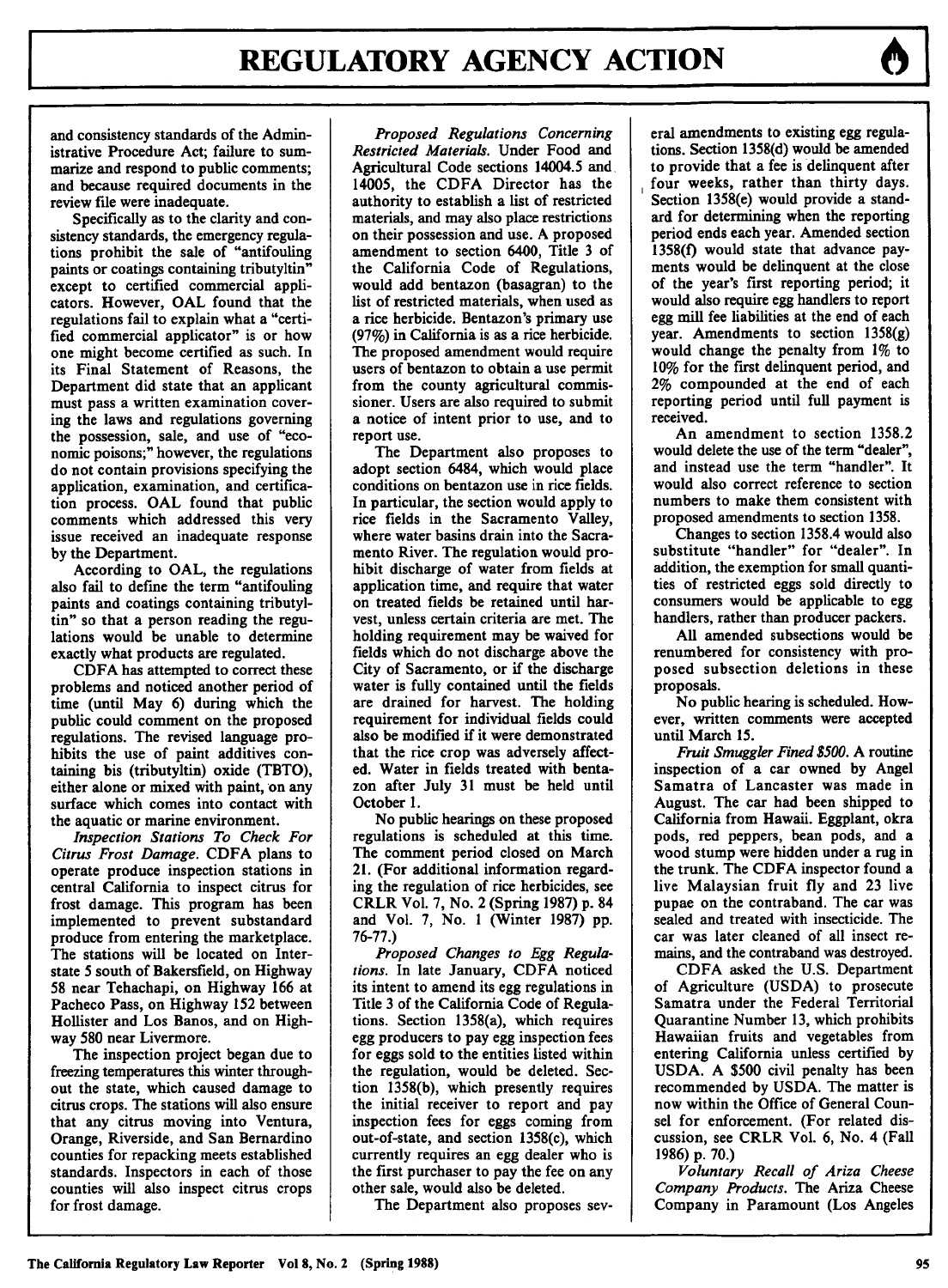County) has voluntarily recalled all its cheese products as a precautionary measure. Listeria monocytogenes were found in Panela, a soft fresh cheese. The listeria was found during a routine monthly testing **by** CDFA's **Milk** and Dairy Foods Control Branch. The products are distributed in Washington, Arizona, Texas, Florida, and southern California.

The listeria bacteria produces listeriosis, a serious and sometimes fatal infection which could result in miscarriages or stillbirths. It also poses a serious health risk to small children, elderly people, and persons whose immune systems are weak.

**CDFA** investigators will conduct environmental, product, and ingredient tests. They will also inspect the plants' equipment and review manufacturing procedures. No illnesses have been reported from use of these products. **CDFA** suggests that consumers holding these products should discard them, and not consume them.

*Warning Regarding Substandard Antifreeze.* CDFA's Measurement Standards Division has tested an antifreeze which is currently on the market and which does not meet state specifications. The product is labeled "Soli Anti-freeze and Summer Coolant." It is distributed **by** an unnamed Signal Hill (Los Angeles) company. The tests showed the product has a freezing point of **27** degrees and a boiling point of **215** degrees Fahrenheit, when tested at full strength. State specifications require antifreeze mixed **50/50** with water to have a maximum freeze point of minus 34 degrees Fahrenheit, and a full strength boiling point of at least **300** degrees Fahrenheit.

Consumers who see this product on sale should call their county Weights and Measures Department, or the **CDFA** Measurement Standards Division.

*Assessment Rate for Fresh Carrots Changed.* Based on recommendations from the California Fresh Carrot **Ad**visory Board, **CDFA** has set an assessment rate of **\$0.0125** per fifty pounds of fresh carrots. The period of assessment began January **1, 1988,** and ends on December **31, 1988.** This assessment reflects a one-quarter cent drop in the rate from last year's rate of **1.5** cents per fifty pounds. Assessments are due monthly. They are payable within thirty days of the previous month's close.

*California Turkey Producer Referendum Results.* **CDFA** and the California Turkey Industry Program (CTIP) held a referendum on December **30, 1987** through January **29, 1988.** The vote was

taken to decide the fate of the CTIP, which authorizes sales promotion, market development, education plans and research. Almost **66%** of all registered turkey producers voted. The producers voted to continue the program.

## LEGISLATION:

*AB 4097 (Connelly)* would increase the assessment paid to the Director of the **CDFA by** the registrant of a pesticide. The bill would also require that these funds be used **by** the **CDFA** and the Department of Health Services to enforce specific testing requirements involving the registration of pesticide products. This bill would specify priority pesticides for food monitoring and would require the departments to determine whether there is a practical analytical testing method for each priority pesticide. This bill is pending in the Assembly Committee on Environmental Safety and Toxic Materials.

*AB 1142 (N. Waters)* would expand the existing appealable issues when the **CDFA** Director is asked to review the action of a county agricultural commissioner in issuing, refusing, revoking, or suspending a permit to use a pesticide for agricultural purposes. Under AB 1142, the Director may be asked to determine whether the commissioner abused his/her discretion in suspending the permit. This bill is pending in the Assembly Committee on Agriculture and Water Resources.

*AB 2728 (Chandler)* was introduced on January **7.** This bill would prescribe a specified hearing procedure for the **CDFA** Director in taking action concerning any violation of laws relating to livestock drugs. Existing law authorizes the Director to refuse to issue or renew, or to suspend or revoke, a livestock drug registration or restricted drug license for any violation of laws relating to livestock drugs; the Director is currently required to conduct such proceedings pursuant to the Administrative Procedure Act.

The bill would also prescribe new penalties for the violation of laws which prohibit the sale of livestock drugs in California unless the seller registers with **CDFA;** prescribe new penalties against those who manufacture or distribute commercial fertilizer without a license from the Director; define "specialty fertilizers" for purposes of **CDFA** registration requirements; and prescribe new penalties for failure to properly label commercial fertilizer. This bill is pending in the Assembly Ways and Means Committee.

*AB 2642 (W. Brown)* would authorize the **CDFA** Director to provide mediation services if requested to do so **by** a cooperative bargaining association or **by** a processor engaged in bargaining with a cooperative bargaining association if, in the Director's judgment, the cooperative bargaining association and the processor have reached an impasse in bargaining and the Director believes that mediation may aid the parties in negotiating an agreement. The bill has passed the Assembly and is pending in the Senate Committee on Agriculture and Water Resources.

*AB 1596 (Cortese)* would authorize the Director of Food and Agriculture, upon a notice and hearing, to levy a civil penalty against an imported produce handler, as defined, of not more than **\$500** for each violation of provisions relating to produce carrying pesticide residue. The bill is also pending in the Senate Committee on Agriculture and Water Resources.

*SB 1838 (Ayala)* was introduced on January **28.** The bill would authorize the **CDFA** Director to establish the tolerance at zero for any pesticide chemical on produce upon finding that a greater tolerance is not justified from the facts available. SB **1838** is pending in the Senate Committee on Agriculture and Water Resources.

## LITIGATION:

On January 4, the Riverside County District Attorney's office filed a complaint and settlement agreement against Thermal Plaza Ranch, Thermal Plaza Nursery, Edward **D.** Halvajian, and Robert **A.** Teitsworth. Defendants were charged with illegal introduction of citrus material prohibited **by** the Citrus Pest Exterior Quarantine, section **3250,** Title **3,** California Code of Regulations. The complaint alleged that the nursery owners illegally collected and brought back to California budwood cuttings of a new Texas grapefruit called "Rio Red." California quarantine regulations prohibit untested citrus from Texas because of the danger of transmissible diseases.

One provision of the judgment requires Thermal Plaza to submit Rio Red grapefruit material to the Citrus Experiment Station at the University of California at Riverside. They must pay all testing costs. **If UCR** finds disease in the plants, the nursery must destroy all the trees and plants.

Although neither the nursery nor its owner admitted any wrongdoing, they have agreed to be bound **by** the court